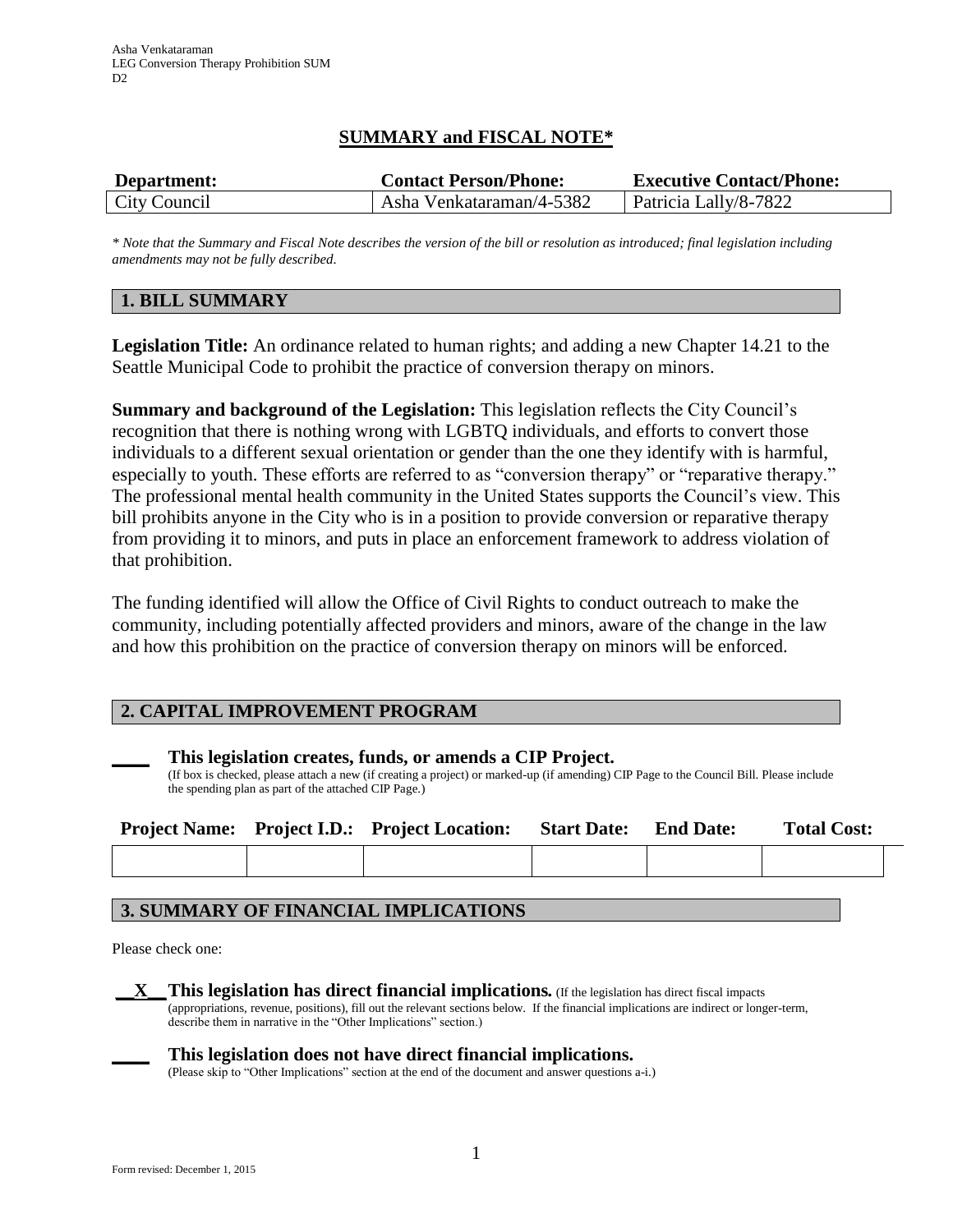| Budget program(s) affected:         |                                |                        |                               |      |  |
|-------------------------------------|--------------------------------|------------------------|-------------------------------|------|--|
| <b>Estimated \$ Appropriation</b>   |                                | <b>General Fund \$</b> | Other \$                      |      |  |
|                                     | 2016                           | 2017                   | 2016                          | 2017 |  |
| change:                             | \$51,600                       |                        |                               |      |  |
| <b>Estimated \$ Revenue change:</b> | <b>Revenue to General Fund</b> |                        | <b>Revenue to Other Funds</b> |      |  |
|                                     | 2016                           | 2017                   | 2016                          | 2017 |  |
|                                     | <b>No. of Positions</b>        |                        | <b>Total FTE Change</b>       |      |  |
| <b>Positions affected:</b>          | 2016                           | 2017                   | 2016                          | 2017 |  |
|                                     |                                |                        |                               |      |  |
| Other departments affected:         |                                |                        |                               |      |  |

## **3.a. Appropriations**

## **\_\_\_\_ This legislation adds, changes, or deletes appropriations.**

(If this box is checked, please complete this section. If this box is not checked, please proceed to Revenues/Reimbursements.)

| <b>Fund Name and</b><br>number | Dept | <b>Budget Control</b><br>Level Name/#* | 2016<br>Appropriation<br><b>Change</b> | 2017 Estimated<br>Appropriation<br><b>Change</b> |
|--------------------------------|------|----------------------------------------|----------------------------------------|--------------------------------------------------|
|                                |      |                                        |                                        |                                                  |
| <b>TOTAL</b>                   |      |                                        |                                        |                                                  |

**\****See budget book to obtain the appropriate Budget Control Level for your department.*

(This table should reflect appropriations that are a direct result of this legislation. In the event that the project/programs associated with this ordinance had, or will have, appropriations in other legislation please provide details in the Appropriation Notes section below. If the appropriation is not completely supported by revenue/reimbursements listed below, please identify the funding source (e.g. available fund balance) to cover this appropriation in the notes section. Also indicate if the legislation changes appropriations one-time, ongoing, or both.)

#### Appropriations Notes:

#### **3.b. Revenues/Reimbursements**

#### **\_\_\_\_ This legislation adds, changes, or deletes revenues or reimbursements.**

(If this box is checked, please complete this section. If this box is not checked, please proceed to Positions.)

## **Anticipated Revenue/Reimbursement Resulting from this Legislation:**

| <b>Fund Name and</b><br><b>Number</b> | Dept | <b>Revenue Source</b> | 2016<br>Revenue | 2017 Estimated<br>Revenue |
|---------------------------------------|------|-----------------------|-----------------|---------------------------|
|                                       |      |                       |                 |                           |
| <b>TOTAL</b>                          |      |                       |                 |                           |

(This table should reflect revenues/reimbursements that are a direct result of this legislation. In the event that the issues/projects associated with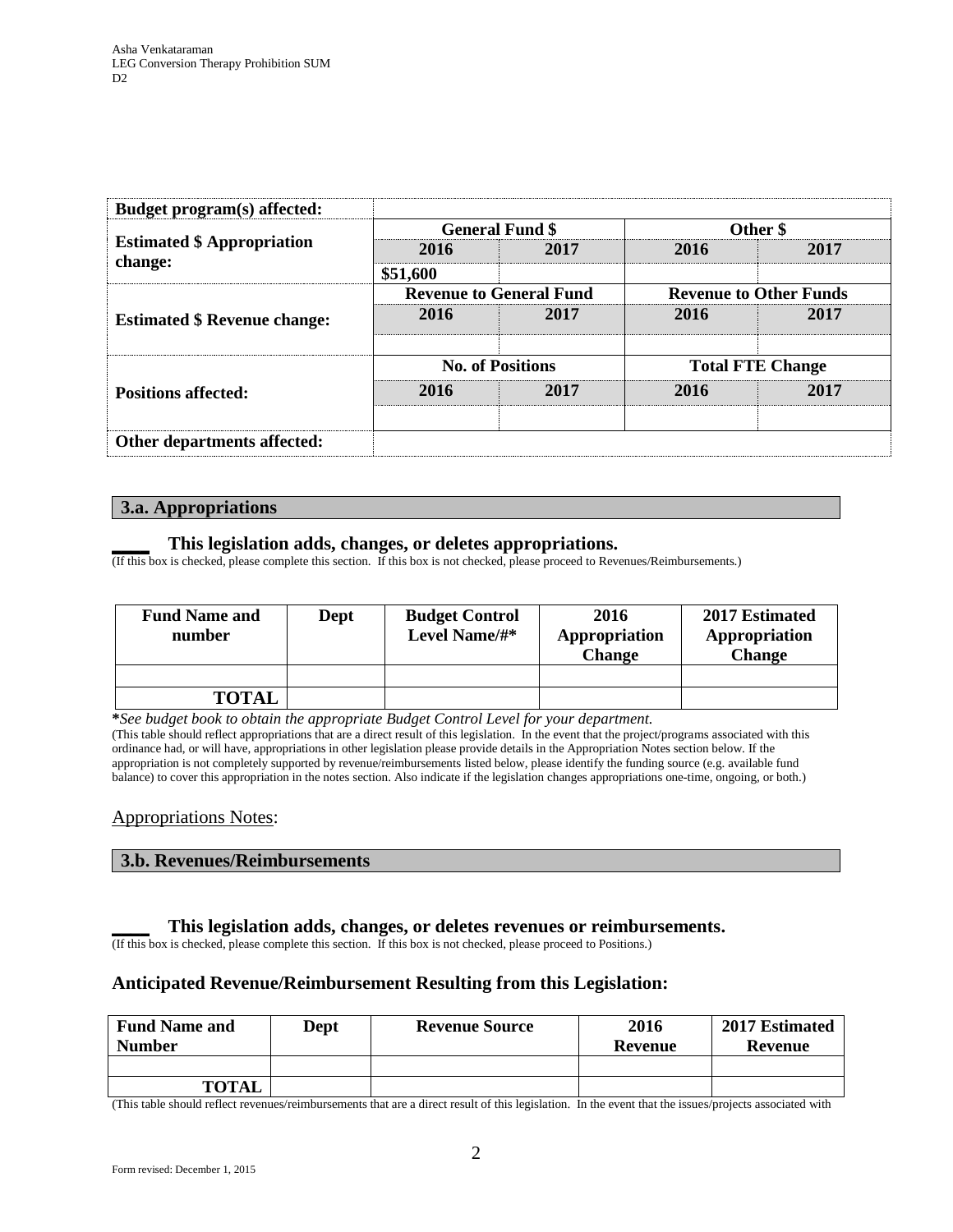this ordinance/resolution have revenues or reimbursements that were, or will be, received because of previous or future legislation or budget actions, please provide details in the Notes section below. Do the revenue sources have match requirements? If so, what are they?)

#### Revenue/Reimbursement Notes:

## **3.c. Positions**

### **\_\_\_\_ This legislation adds, changes, or deletes positions.**

(If this box is checked, please complete this section. If this box is not checked, please proceed to Other Implications.)

# **Total Regular Positions Created, Modified, or Abrogated through this Legislation, Including FTE Impact:**

| <b>Position # for</b><br><b>Existing</b><br><b>Positions</b> | <b>Position Title &amp;</b><br>Department* | <b>Fund</b><br>Name $&#</math></th><th>Program<br>& BCL</th><th>PT/FT</th><th>2016<br><b>Positions</b></th><th>2016<br><b>FTE</b></th><th>Does it sunset?<br>(If yes, explain below<br>in Position Notes)</th></tr><tr><td></td><td></td><td></td><td></td><td></td><td></td><td></td><td></td></tr><tr><td></td><td></td><td></td><td></td><td></td><td></td><td></td><td></td></tr><tr><td></td><td></td><td></td><td></td><td></td><td></td><td></td><td></td></tr><tr><td><b>TOTAL</b></td><td></td><td></td><td></td><td></td><td></td><td></td><td></td></tr></tbody></table>$ |
|--------------------------------------------------------------|--------------------------------------------|--------------------------------------------------------------------------------------------------------------------------------------------------------------------------------------------------------------------------------------------------------------------------------------------------------------------------------------------------------------------------------------------------------------------------------------------------------------------------------------------------------------------------------------------------------------------------------------|
|--------------------------------------------------------------|--------------------------------------------|--------------------------------------------------------------------------------------------------------------------------------------------------------------------------------------------------------------------------------------------------------------------------------------------------------------------------------------------------------------------------------------------------------------------------------------------------------------------------------------------------------------------------------------------------------------------------------------|

*\* List each position separately*

(This table should only reflect the actual number of positions created by this legislation In the event that positions have been, or will be, created as a result of previous or future legislation or budget actions, please provide details in the Notes section below.)

## Position Notes:

## **4. OTHER IMPLICATIONS**

- **a) Does the legislation have indirect or long-term financial impacts to the City of Seattle that are not reflected in the above?** (If yes, explain here.)
- **b) Is there financial cost or other impacts of not implementing the legislation?** (Estimate the costs to the City of not implementing the legislation, including estimated costs to maintain or expand an existing facility or the cost avoidance due to replacement of an existing facility, potential conflicts with regulatory requirements, or other potential costs or consequences.)

If the bill is not instituted, those providing conversion therapy will be legally permitted to continue to do so, which will cause harm to LGBTQ youth, who are already a vulnerable population in our community.

**c) Does this legislation affect any departments besides the originating department?**  (If so, please list the affected department(s) and the nature of the impact (financial, operational, etc.), and indicate which staff members in the other department(s) are aware of the proposed legislation.)

#### **d) Is a public hearing required for this legislation?**

(If yes, what public hearing(s) have been held to date, and/or what public hearing(s) are planned for the future?)